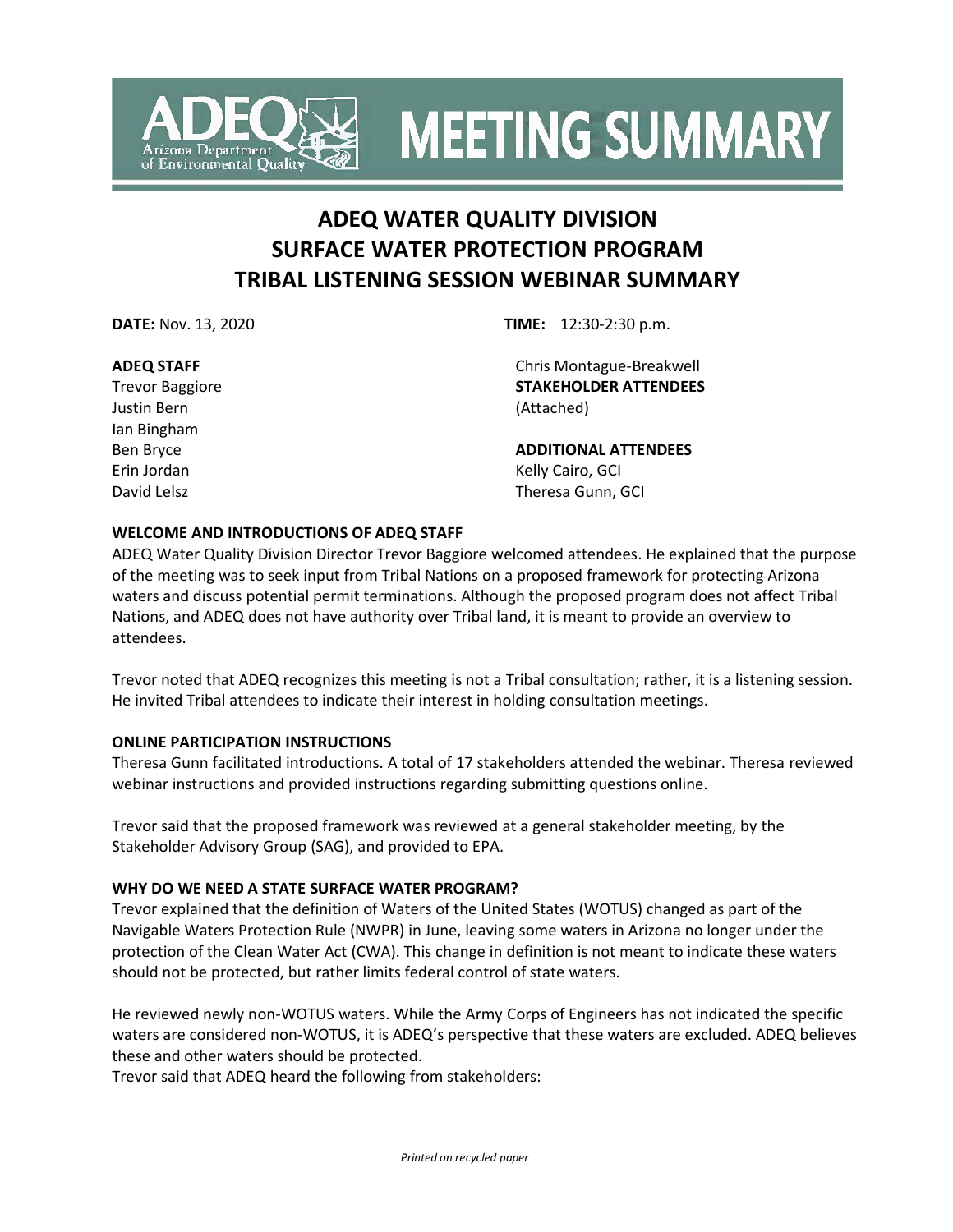- o NWPR is confusing
- o A unique and complex new state program would be the wrong choice
- o Keep what we know about CWA
- o Should build on existing programs/authorities
- o Should include a map of protected waters
- o Should not be a land management program

### **OVERVIEW OF PROPOSED FRAMEWORK**

Trevor explained that ADEQ proposes listing waters at the state level, and applying the processes and structures of the CWA to these listed non-WOTUS waters. The proposed program would create a second tier of Arizona-protected waters and not include a dredge and fill program.

- Proposed protected waters:
	- o WOTUS (through the CWA)
	- o Arizona's eight major rivers (through an Arizona Surface Water Protection Program)
	- o Additional wet waters listed (through an Arizona Surface Water Protection Program)
- Do not yet have an initial list of protected state waters
	- o Would welcome input in developing this list
	- o Statutory process would include this initial list
	- o Would define criteria for adding or removing waters from the list
- Goal is to avoid duplicity a water covered through the CWA would not require state coverage
- Question: Will the state permitting process be similar to that at the federal level?
	- $\circ$  Response: We are evaluating whether to omit anti-degradation or emission limit guideline requirements, for example
	- $\circ$  One difference would be that EPA would not have program oversight of the state program
- Mission is to protect public health and the environment
	- o Safeguard wet waters in Arizona
- Framework features:
	- o Same permit program and fees as the CWA 402 Program
	- o One set of standards
	- o Same permit for both WOTUS and listed state waters
- Framework will **NOT**:
	- $\circ$  Require multiple AZPDES permits for a single discharge if there is a permit at the federal level, an additional permit will not be needed at the state level
	- $\circ$  Set standards for any ephemerals other than appropriate portions of the eight major rivers
	- o Change how ADEQ administers AZPDES
	- o Regulate nonpoint source pollution
	- o Regulate agricultural return flows and agricultural stormwater discharges
	- o Create a state dredge and fill program (like CWA Section 404)
- Question: How will ADEQ treat a discharge to an ephemeral that is a conduit to a WOTUS?
	- $\circ$  Response: If an entity discharges to a covered water, a permit is required. Similarly, if the entity discharges to a conveyance that flows downstream to a WOTUS, a permit is required.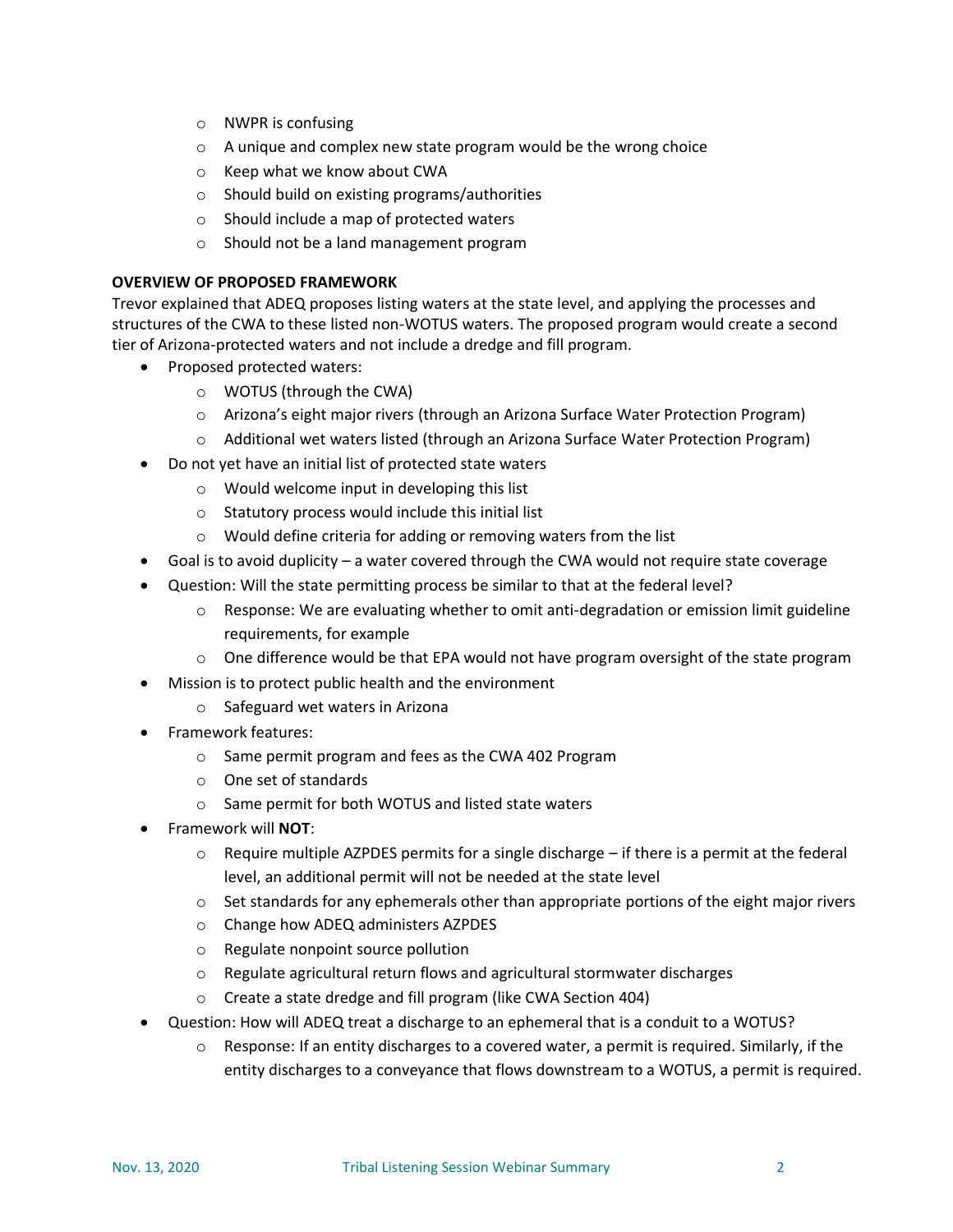This means discharges to an ephemeral MAY be covered – depending on whether there is a conveyance to a WOTUS.

- Question: Does the discharge become a point source?
	- $\circ$  Response: The point of compliance is where the channel meets the WOTUS don't believe this is a mechanism to require permits for what would otherwise be nonpoint source pollution
- Question: How will ADEQ ensure that discharges that are adjacent to or run through Tribal lands not affect watersheds?
	- o Response: Proposing that an effluent-dependent water could be protected
	- o Ephemerals won't have standards, but dischargers would have requirements
	- $\circ$  If there is a wet water on a Tribal Nation getting flows from an ephemeral, the Tribe has the ability to create laws about how this is handled
- Question: What about the discharge prohibitions found in rule already?
	- $\circ$  Response: We will need to look into this further the possibility of waters flowing into other states or a Tribal Nation will need to be addressed
- Comment: As a state program under state law, it seems that if a Tribe comes to ADEQ and identifies a water that will affect our resources, there should be a mechanism to consider protections. It is difficult for a Tribe to enforce its regulations off Tribal land.
	- $\circ$  Response: Trevor asked whether Tribes are considering similar protections above and beyond the CWA
- Comment: Ak-Chin Indian Community is looking to mirror many of the processes developed at the state level. Would be a benefit for the state and Tribes to coordinate processes.
- Question: Why not regulate any pollutants as a point source as a result of dredge and fill activities?
	- o Response: We are willing to consider incorporating pollutants from this type of example into this program and would appreciate additional thoughts on this topic. May be regulated under AZDPES – concept was also brought up at the broad stakeholder meeting
- For more information about Sierra Club v. Abston Constr. Co., see: 620 F.2d 41, 41 (5<sup>th</sup> Cir. 1980)

### **STAKEHOLDER DISCUSSION**

Theresa polled the attendees regarding their initial reaction to the proposed framework. She noted that attendees were not considered to be speaking on behalf of the Tribe, and that responses were anonymous. Results appear at right:

## 1. Based on the information provided in this meeting, what is your initial reaction to the proposed framework?

| Great approach, I like it                                                 | 0%  |
|---------------------------------------------------------------------------|-----|
| Might be good approach, but need more information                         | 50% |
| Like approach but it doesn't do enough to protect AZ water                | 30% |
| Like approach but it goes too far                                         | 0%  |
| Not sure this is the right approach, need to consider other<br>frameworks | 20% |
| Other                                                                     | 0%  |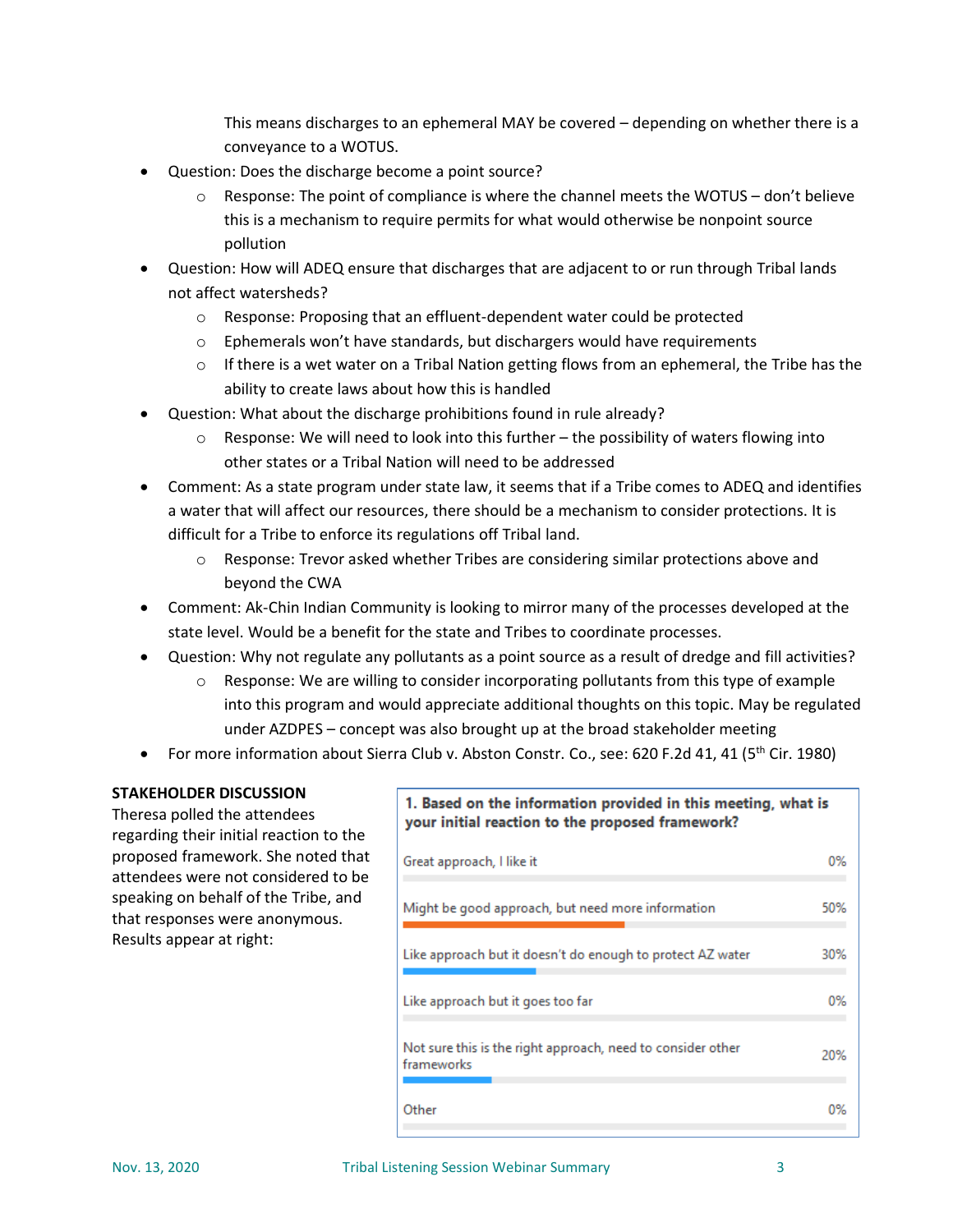### **FLOW REGIME MAPS**

Erin Jordan explained that the flow regime map will be available online. She requested input on how attendees would like to receive updates to the flow data. Results appear at right:

### 2. What is your preferred method for notification of flow regime map updates?

| Email once a month when flow regimes are updated | 90% |
|--------------------------------------------------|-----|
| Notice posted on website                         | 10% |
| No email, I will check the site when needed      | 0%  |
| Other                                            | 0%  |

Trevor said that next steps in developing the framework include:

- Revise framework to incorporate feedback (by Nov. 25 if possible)
- Stakeholders to participate in online survey (by Nov. 18)
- Finalize draft legislation to seek statutory authority

Highlights of additional stakeholders questions and comments, and staff responses include:

- Question: How do ditches and canals that carry drinking water fit in this program?
	- o Response: SRP canals are currently regulated under CWA. The Central Arizona Project regulates CAP canals and water. We are meeting with CAP next week to discuss this issue. To the extent that these sources provide drinking water, we think it's important to protect these sources.
- Question: When will we see the criteria for listing waters?
	- $\circ$  Response: We expect the criteria to be included in the draft legislation anticipated approximately Nov. 25. The project team will seek input on the proposed criteria.
- Comment: Urge Tribal consultation as program progresses, as well as when adding or removing waters to the state list.
- Question: Will this be considered emergency legislation? If so, it will require a broader level of support at the Legislature.
	- o Response: Emergency legislation is effective immediately upon the governor's signature, whereas other legislation becomes effective 60-90 days after the governor's signature. ADEQ's preference is emergency legislation.
	- o ADEQ is looking at 2021 legislative session.
- Comment: The waters list criteria could include waters Tribes consider important to be protected.
- Comment: Pasqua Yaqui Tribe requests Tribal consultation.
- Comment: The listing process might be easier if at an administrative level.
	- o Response: Legislation is expected to include criteria, and the rulemaking to include more specifics of criteria and the initial list. Adding or subtracting waters would be part of future rulemakings, which includes a public process.
- Question: Are ephemerals of the eight major water bodies (rivers) or additional listed waters included?